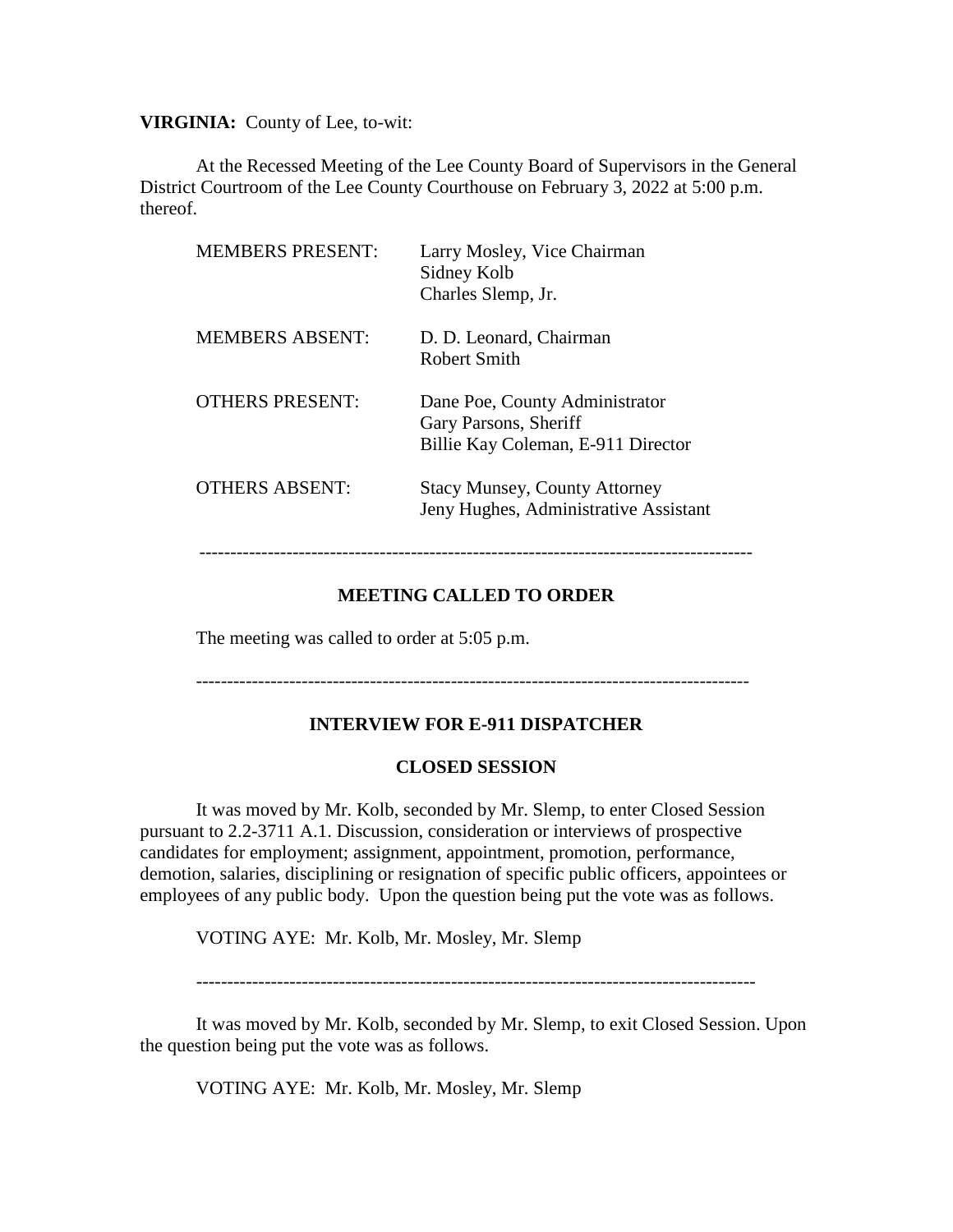# **CERTIFICATE OF CLOSED SESSION**

It was unanimously agreed as follows.

**WHEREAS,** the Lee County Board of Supervisors has convened a Closed Meeting on this date pursuant to an affirmative recorded vote and in accordance with the provision of the Virginia Freedom of Information Act; and

**WHEREAS,** Section 2.2-3711 of the Code of Virginia requires a Certification by this Lee County Board of Supervisors that such Closed Meeting was conducted within Virginia law;

**NOW, THEREFORE, BE IT RESOLVED,** that the Lee County Board of Supervisors hereby certified that, to the best of each member's knowledge, (i) only public business matters lawfully exempted from Closed Meeting in which this Certification Resolution applies and (ii) only such public business matters as were identified in the Motion convening the Closed Meeting were heard, discussed or considered by the Lee County Board of Supervisors.

------------------------------------------------------------------------------------------

## **REPORTS AND RECOMMENDATIONS OF BOARD**

## **HIRING OF E-911 DISPATCHER**

It was moved by Mr. Mosley, seconded by Mr. Kolb, to hire Catherine Fitzsimmons as E-911 Dispatcher at a salary of \$27,494.00 annually effective February 7, 2022. Ms. Fitzsimmons is hired on a one-year probationary period. Upon the question being put the vote was as follows.

VOTING AYE: Mr. Kolb, Mr. Mosley, Mr. Slemp

------------------------------------------------------------------------------------------

## **LETTER OF SUPPORT**

Mr. Poe stated that he would be providing the Appalachia Sustainable Development a letter of support as requested if there were no objections.

------------------------------------------------------------------------------------------

**DEER AT AIRPORT**